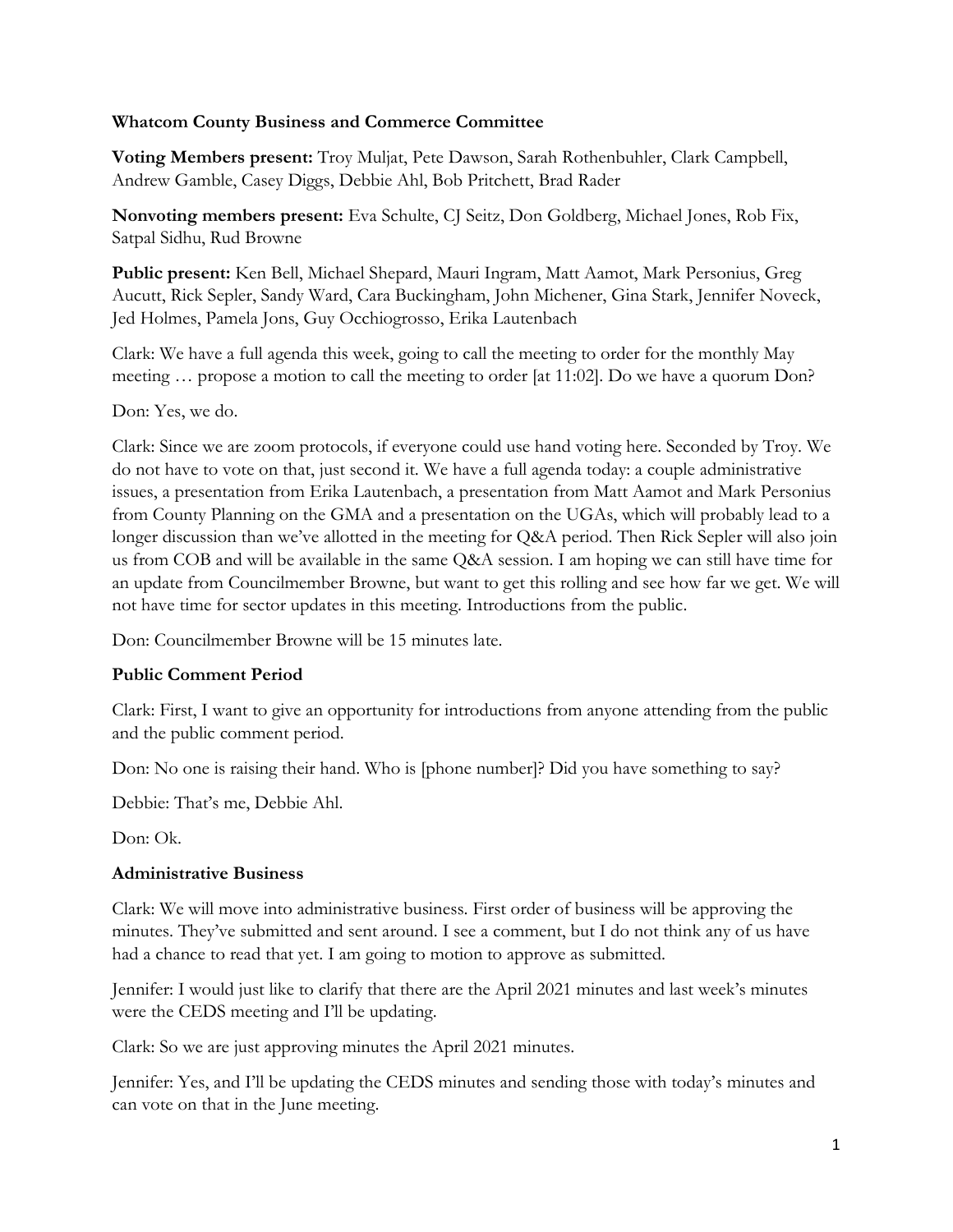Clark: Barring any comments, motion to approve April 2021 minutes as submitted for the Advisory Committee meeting. Seconded by Sarah Rothenbuhler. So approved. Do we need to vote on that?

Clark: Minutes approved.

Clark: Next point might take a bit longer. Debbie has informed us that with all of her other board commitments and things she is doing at this point in life, being Vice Chair on BAC is one that she is going to continue to be part of the group as the healthcare sector, but will stepping back as Vice Chair. Within our structure, the role of that is to support the Chair when the Chair is not available, which is me, at the moment. For this meeting, what that means is opening and closing the meeting and then running the meeting. We have one meeting prior to the meeting, which is to take the feedback from members and put together the agenda, what are the main discussion points and helping with Don to coordinate speakers, so the Vice Chair and Chair are involved with setting the agenda, there is really no other duties, what I'd like to do with that clarification.

Don: There's one other thing to mention. The Vice Chair at the end of the term becomes the Chair.

Clark: Yes, so if you would like to coveted role of the Chair of the WBAC, this is your shot, so with that I would like to open it up to volunteers or nominations. Our goal is to get a nomination today if possible and vote on that at this time. Would anyone like to nominate another member for that honor or to volunteer?

Debbie: I'd like to first apologize for having to step off, I spent 10 years on the BTC boad, but my gubernatorial appointment is for another 2.5 years because of the way they reappoint you and because of Jeff Callander's passing and two brand new members, they've asked me to stay on that board and I'm still trying to get off one other board. I just wanted to apologize to this group.

Clark: Debbie I want to thank you for the work you have done, you are a great peer here and somebody's opinion I trust and respect, so thank you.

Debbie: I would love to see another woman because there are not a lot of women in these roles. I know Sarah has some interest.

Clark: One nomination. Before we check with the nominee and see if there is interest in the role, is there anybody else who is interested?

Andrew: I just want second the nomination for Sarah.

Casey: Shouldn't we ask her if she is really interested though?

Clark: If we only have one nominee, the voting process becomes simple. Anyone else interested before we close nominations? Alright. Barring anybody, Sarah you have been nominated at Vice Chair, would you like to accept that honor?

Sarah: Yes, I would love to happy. Thanks for everything you've done Debbie.

Clark: Since we have one, I propose a motion to appoint Sarah Rothenbuhler as Vice Chair for the Business and Commerce Advisory Board. Do we have second?

Andrew Gamble seconded.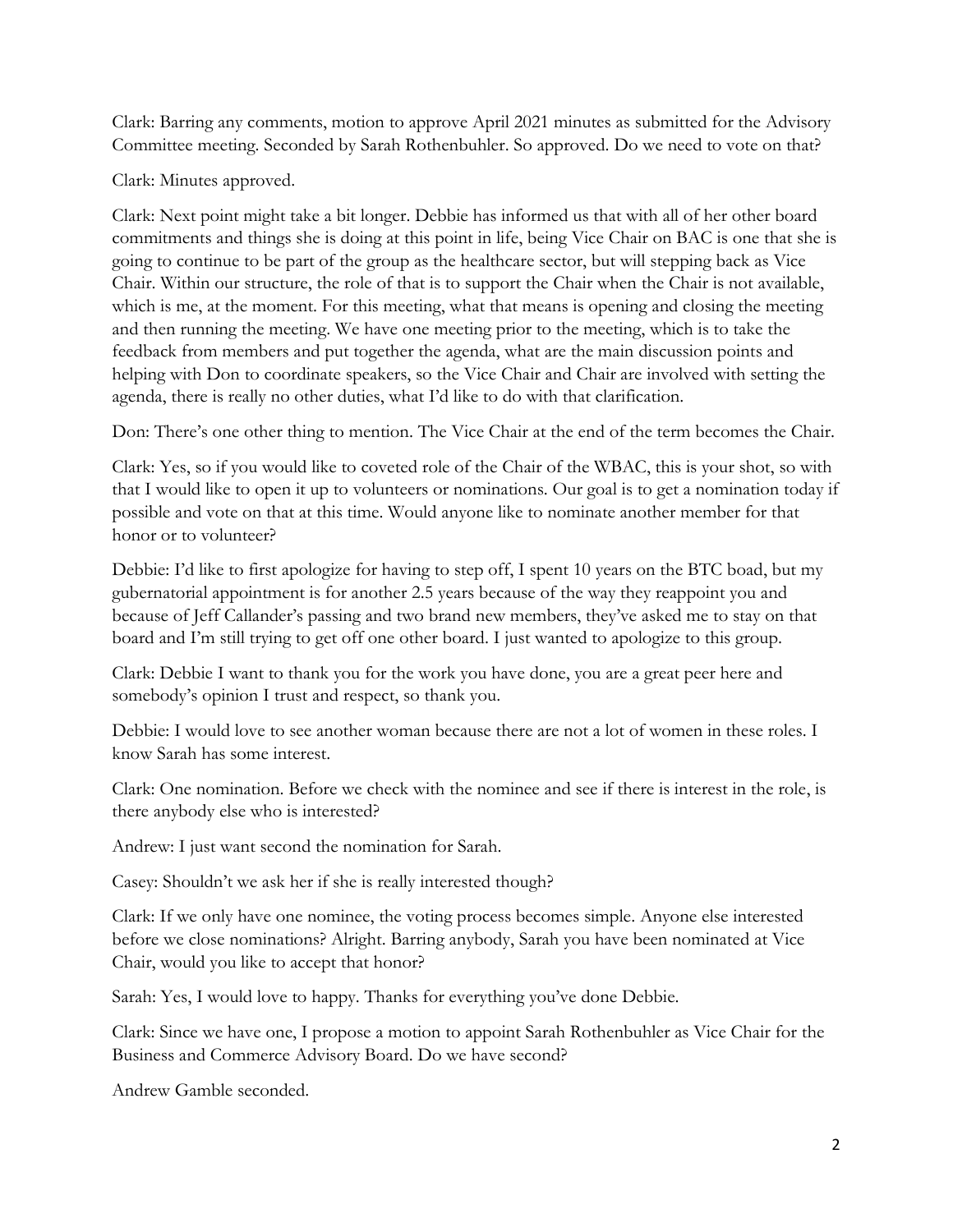Clark: This does require a vote, only voting members: Andrew, Troy, Bob, Debbie, Casey, Pete, Clark vote yes (7 yes). Motion approved, Sarah, congratulations!

Don: Sarah we will send you an invite for the agenda meeting, usually two weeks prior so we have time to get things done so we will add you to that meeting.

Clark: Thank you everybody, so Don has Erika joined us?

Don: Do not see her yet, she should be here soon. Since we are moving quickly here, that's great. We have a full agenda here. Why don't we just go right into Matt and Mark's presentation from UGA from the County.

Clark: Just to clarify, we did have a discussion about having a discussion on water rights adjudication. From the agriculture sector, after talking to Brad we wanted to move that to a later date, this was pulled forward – to get a presentation on UGA and GMA, Mark Personius and Matt Aamot are here to give a presentation on that, then we hope that members can have a vigorous Q&A session and get updated on that process.

Don: To add one thing, the planning director Rick Sepler and his deputy are here as well because a lot of people are interested as to UGA expansion in Bellingham and they are not making a presentation but they are here to answer questions afterwards.

Clark: Great.

Don: Ok, Matt.

## **11:15 – 11:29 Matt Aamot gave a presentation on UGA expansions. Presentation in full can be found [here.](https://www.portofbellingham.com/DocumentCenter/View/10098/Presentation-to-Business-Commerce-Committee-May-17-2021)**

#### **Question and Answer Session**

Don: Thanks Matt, the first thing is we'd like to open up questions for the County and then Rick Sepler might have some comments on how the city relates to this and what their plans are. Anybody have questions?

Clark: Mine relates to the current Comp Plan. You said that goes to 2036, has growth been consistent with projections? Are we below or above that line?

Matt: That is what we are reviewing now in the Buildable Lands process, we are collecting data going back five years, how much has been accommodated, employment growth, we are in the process of collecting that data now. I think City of Bellingham might already have that for their city.

Clark: In terms of county-wide, was there a total population that was targeted in that plan?

Matt: Yes, there is a 20 year, we would have to prorate that over the past five years, I can do that real quick here.

Clark: Ok.

Don: Any other questions for the county?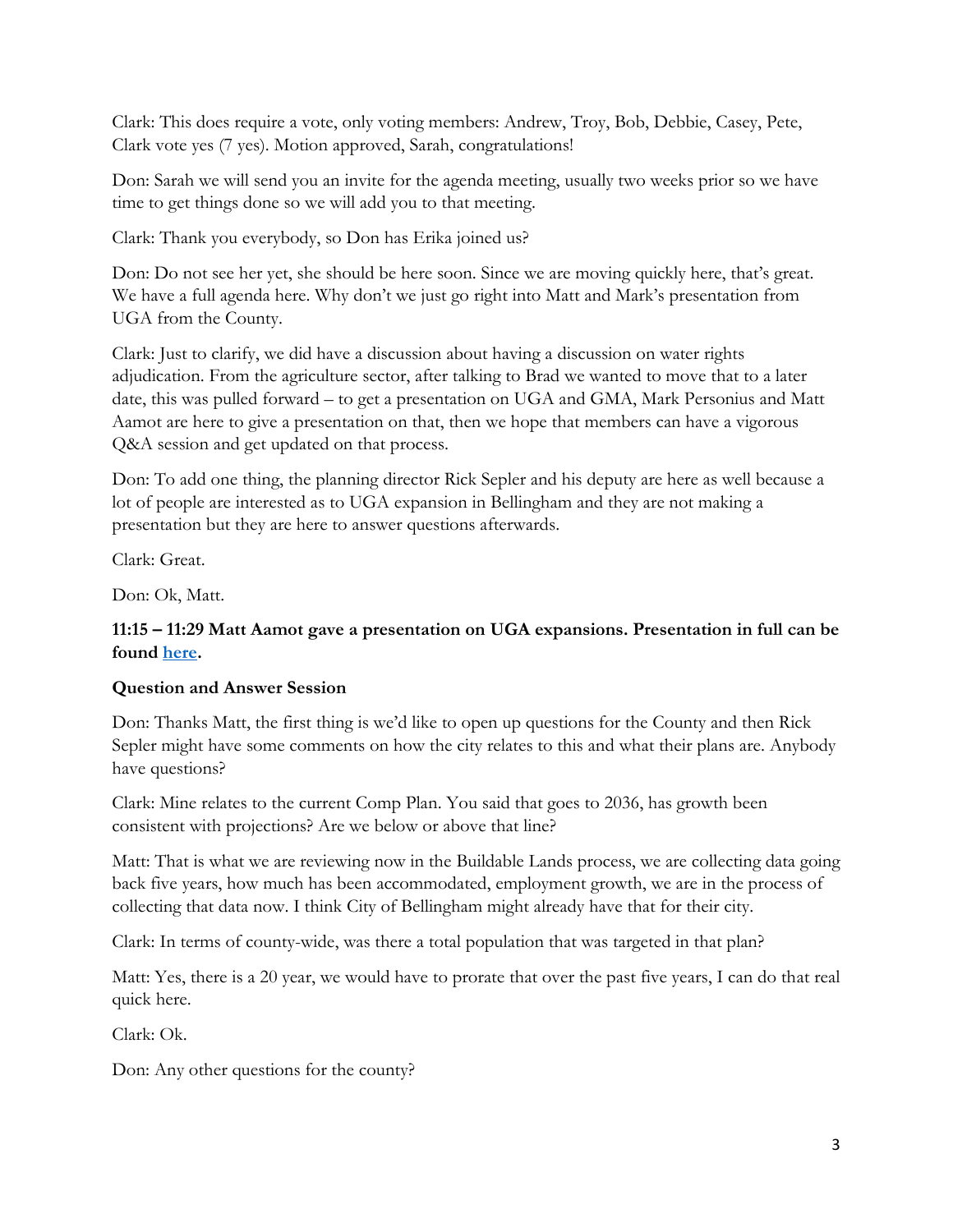Browne: I just wanted to thank Matt, Mark, Rick for demonstrating how simple and quick this process is. It is challenging. And Matt if you haven't done so, I'd just like to ask if could you send the presentation to everybody?

Matt: Send to Don and Jennifer, send it out.

Ken: So I am going to go a meeting we had when we were look at SW Airlines and the first thing they asked was how's your housing? They understand entirely and completely that when they come into a market, they will change the paradigm and it was important for them to understand growth in the county, and trust me when I say they know impact on a community once their airline moves in. So I do not want that to get lost in the discussion, housing is a number one concern for anyone bringing business into the area. If we are going annex or rezoning, I still wonder why we are not annexing the current UGAs, what gives us the belief if we do more UGAs, that they will be annexed if we cannot annex the ones we got? Hi Mark and Matt, long time no see. I wonder why we don't correlate the fact that UGAs are designed to prevent sprawl, except for what is happening now is we are creating sprawl elsewhere in the county, so we are actually is working against the purpose of UGAs, we are restricting growth in Bellingham. We are creating huge sprawls and commutes into Bellingham. We could annex what we've got. There's a couple sitting out there that could be annexed today. I'm wondering what is keeping us from annexing those? What's the comfort level we've got with annexing new areas if we can't annex the ones we've got.

Don: Would you like Mr. Sepler to answer that since you are talking about Bellingham?

Ken: Yes, I would love to know why is Bellingham not moving off the dime on the ones you've currently got. That would limit sprawl in County. If not going to annex those, what good is it to do more? And to say what we got is not a enough when we have a relief valve option. I would like to see that relief valve exercised.

Rick: I'm Rick Sepler, Planning Director, joined by Greg Aucutt, Assistant Director, and also runs long range division, which addresses the GMA issues. We were advancing the annexation of our UGA significantly. You might recall about a year ago, right before COVID, we had extensive participation of all over UGAs, we worked in conjunction students at UW did surveys of areas to see if they would convert and were willing to come into the UGA, we have a schedule to do it. With a sole focus saying that if we are not able to perfect this, we are not able to do it. Because of COVID, there's been a pause. We need to have meetings and bring people together, but COVID is an issue while we can make accommodations and do it online, some areas cannot access online meetings. We put it on pause and we hope to bring it back up after the pandemic, but that was the delay. I'll step back a bit and also talk about UGA and extension – I agree you should look at existing UGAs, I should note that each of the areas are leftovers and each area will bring significant costs to City, expanding beyond UGA. A recent study from the University of Utah indicates that it is two and half more times to provide public services because development does not just carry the cost, just like residential. We want to be mindful, we have been monitoring growth and we have been spot on, these are the numbers we anticipated. We are spot on for units created. We like every county in Western WA have an affordability gap. Just wholesale adding to the UGA is not a solution, we are putting the problem onto all of you to pay for it, so we need to find an equitable way to do that. Looking at ways forward, we have been appealed for not going far enough, our analysis was not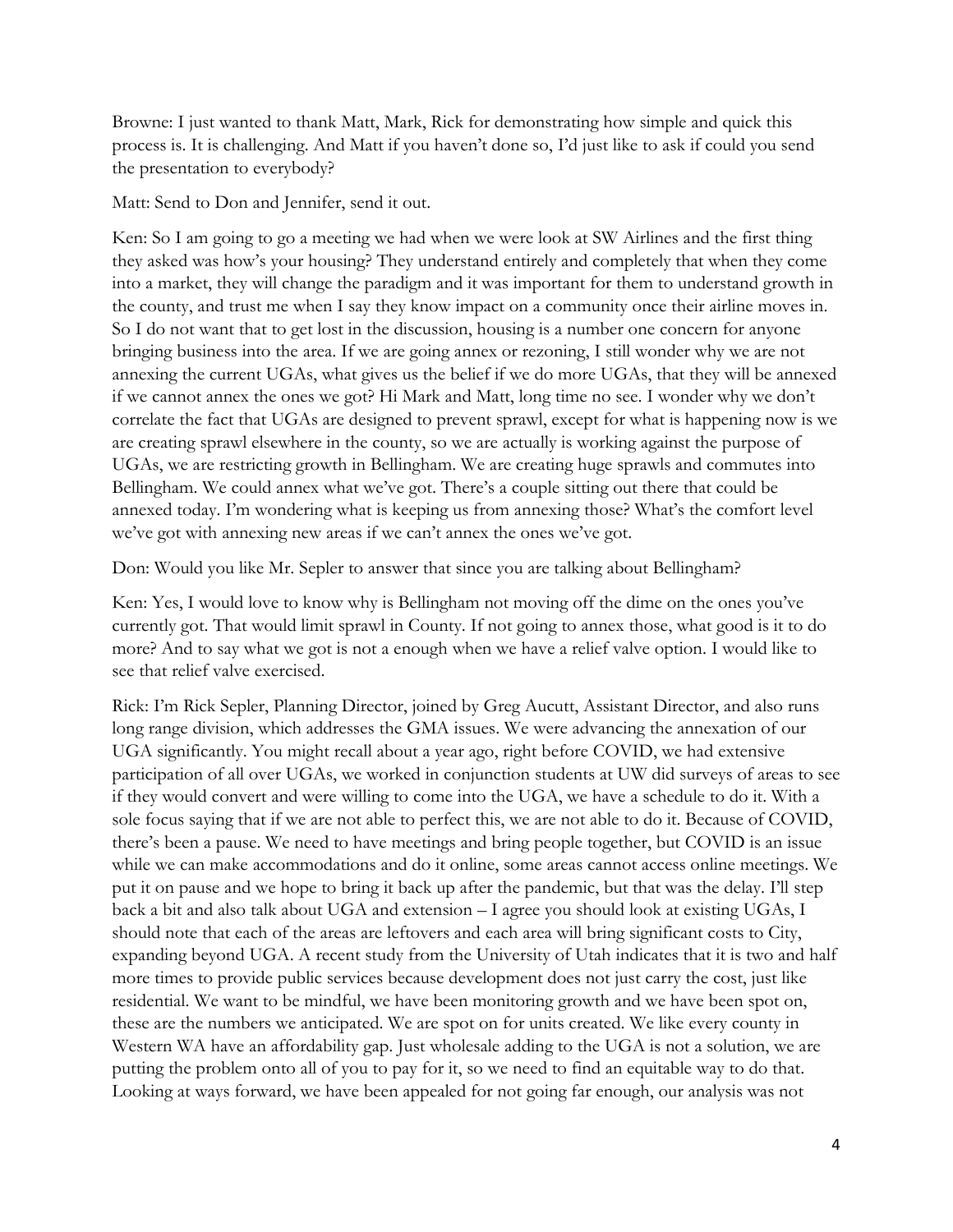accurate, engaging enough, we do not want to avoid the process that gives you protection, so we are entered into the process. The Buildable Lands as you heard is the first step, once we ascertain numbers, we are able to move forward. Just saying, I know we need more land and some think more land will lower housing costs. That is not true, the market determines the costs. Maybe the dirt will be a little less expensive. The infrastructure will be a hell of a lot more expensive. We will follow the process, when we fall out of sequence, we typically get burned, all of us, the community included. We are not opposed, we put those areas into the Reserve because we are going to need them. The difference is that you want us to act faster, but we need to be defensible on our positions.

Ken: I'm going to go to Alderwood and the other one on border on COB, those were rejected pre covid for cost reasons.

Rick: Not true.

Ken: My recollection may be wrong, but if cost is the issue and they are being denied.

Rick: They weren't denied, the Council told us to proceed, we paused it because folks out there were concerned about costs coming into the area. But We are still working cooperatively with the council, with the county, for advancing, but we paused that largely because we could not do the public outreach.

Ken: What about the ones that goes out to Mt Baker Highway?

Rick: That is on pause because all UGA annexations are on pause. We also have to find a way to resolve the fire district issues, this is on pause because that issue has to be solved. When we expand we take over most of 4 and that issue has to be resolved. That is on pause because it is a public issue that needs to be solved.

Ken: We know it will cost more to map new UGAs, but we have two sitting there, there is an increased cost but not as much as a new line and new areas. It's a conundrum to try to understand why we can't do bring the two that we have under the belt, why can't we bring what we have into the fold?

Rick: We agree. We want to bring them in, all our efforts are towards that. WE ran into a process issue. We did brief Council about costs and they did not dissuade. We are still working on that.

Greg: Can I jump? This is Greg Aucutt. Neither the Alderwood area nor the other area around Bretton road is going to add additional capacity. The Alderwood are mostly built out. Bretton Rd area has buildable property, we would need to bring in residents to make a contiguous boundary, there just isn't enough capacity. Neither of those areas are going to solve the issue. We have annexed most of the developable residential land in our UGA. So what we are left with older neighbors, Geneva, U Street. In order to annex, you need support of people who live there, when we talked to people in Geneva, U Street, Alderwood, there was not a lot of support. It is not as simple as the city just annexing these areas.

Troy: Thanks everyone for being on. You mentioned that the goal, I'll piggyback a bit on what Ken was saying about how the goal is no sprawl. My stats are showing sprawl is growing 200% outside of Bellingham. You say goals are being accomplished, but I'm seeing sales go down and population go up. So I guess I'm confused or I need to be educated. What your goals actually are so I can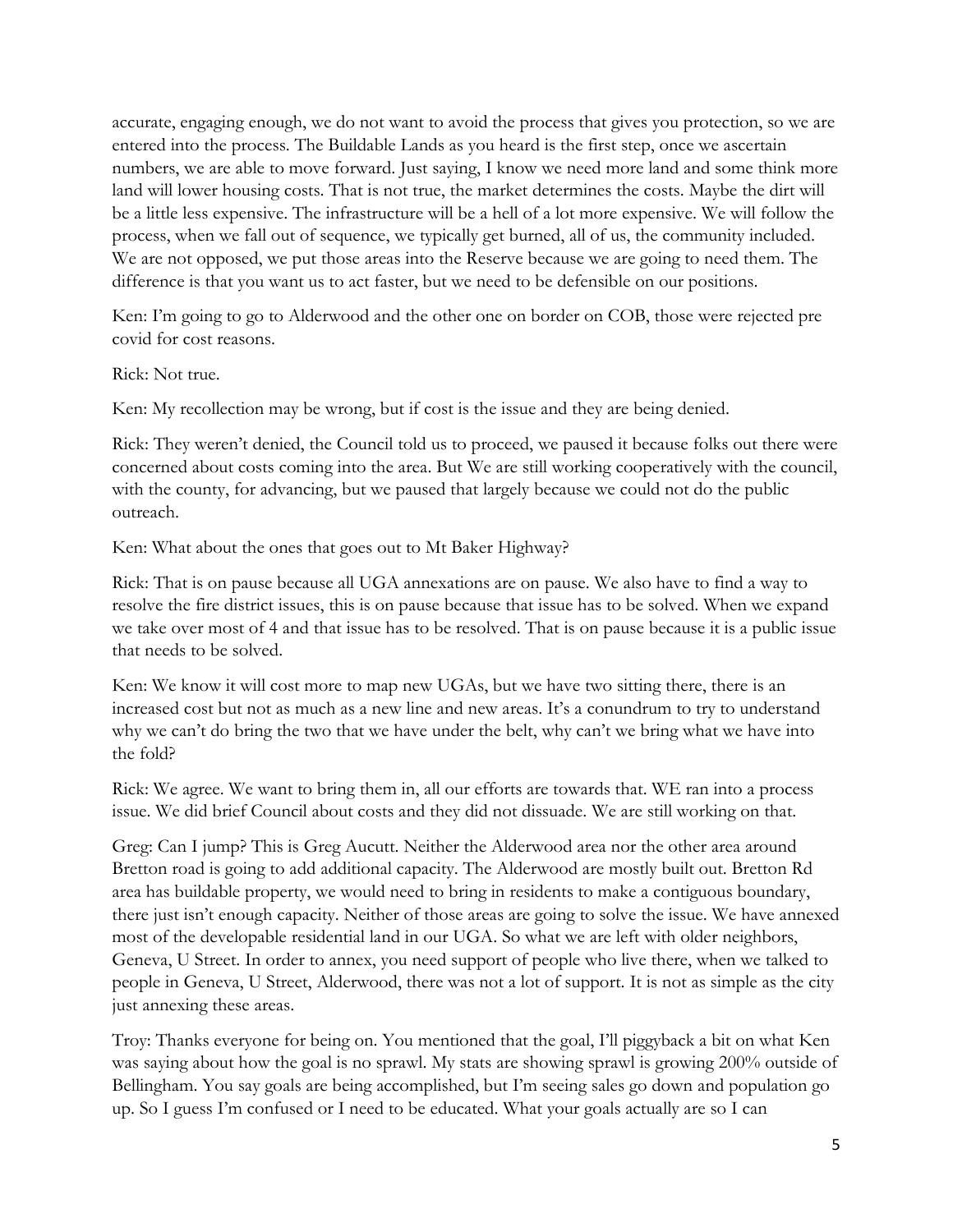understand that and we can have a conversation. I've heard a lot on infrastructure costs. What are those costs to the North and South? Is there a compromise where land owners could latecomer themselves? When will the UW study be finished on or before the Comp Plan is finished?

Rick: The UW study concluded. What they did was a tremendous amount of outreach in everyone the UGAs. Scientifically valid study, they actually did on the ground research, door-to door outreach to assess support for annexation. In Alderwood, with fire service, we can bypass the public but Council said they want the public involved and we believe that is appropriate. There was support to the Northeast, we pursued until Covid and fire issue, mixed support in the west area, a lot of people were not property owners. Infrastructure costs are a reality, it is a tough one because lower densities get costly, it is public services associated with it – fire and police that are a challenge for us in those areas. We need to find ways to deal with it because it is already deficient within city boundaries, it shouldn't preclude us or prevent us from doing that, having a roadmap on how to accommodate that and plan to do. That is part of capitol facilities and part of the city financial plan about how to provide public safety services in the long run, it may require changes like a regional fire authority as a better way to deal with all the districts or an area around Bellingham, or inclusive of Bellingham. Those are solutions that have been posited, I'd like to see us to look towards that. Second, you asked about what our goals are. We talk about that clearly articulated in the housing developing comp plan. If you want to talk about what we are after is there – it is a challenge right now. Frankly, I do not think Bellingham is responsible for building materials being expensive now

Troy: I didn't say that. I just said sales of units is flat and population has risen.

Rick: We agree, we have to work on all areas in our community and we have had success. We've seen increase in rental units, that has helped stabilize vacancy rental rates, increase in vacancy rate over the last two years, that is good because that is part of the community, half the community.

Troy: I disagree, vacancy is at 1%, housing costs is supply demand. You have infrastructure South in Lake Padden, is that included in the UW study?

Rick: To expand beyond the areas of UGA.

Troy: It was in the reserve, infrastructure is there, you have a school in the county in that area as well.

Rick: Yes we did look at South U Street. We added that back into the UGA, taken out by County Council, we added it back. Logically that is a pace to go. Here's the step. Exhaust all the areas we are already in the UGA in. If they are going to go in, great, if they are going to be the People's Republic of Geneva, that's fine too. We need to make sure numbers are correct, we put policies in our plan to have broader housing choice and that's what supports future annex of Kaitech is it housing choice. We've tried everything we can, we've looked at the numbers, we have policy base to expand housing choice, that's what we are working on. We are not at cross purposes, we are working towards the same thing but you want us to be faster and we are constrained by process.

Troy: Thank you for that. I want to try to understand that, I feel like I'm on the front lines and have a microscope on it to some extent. I think we can all come together and plan together. I want to plan appropriately. I appreciate the work you are doing and look forward to the dialogue continuing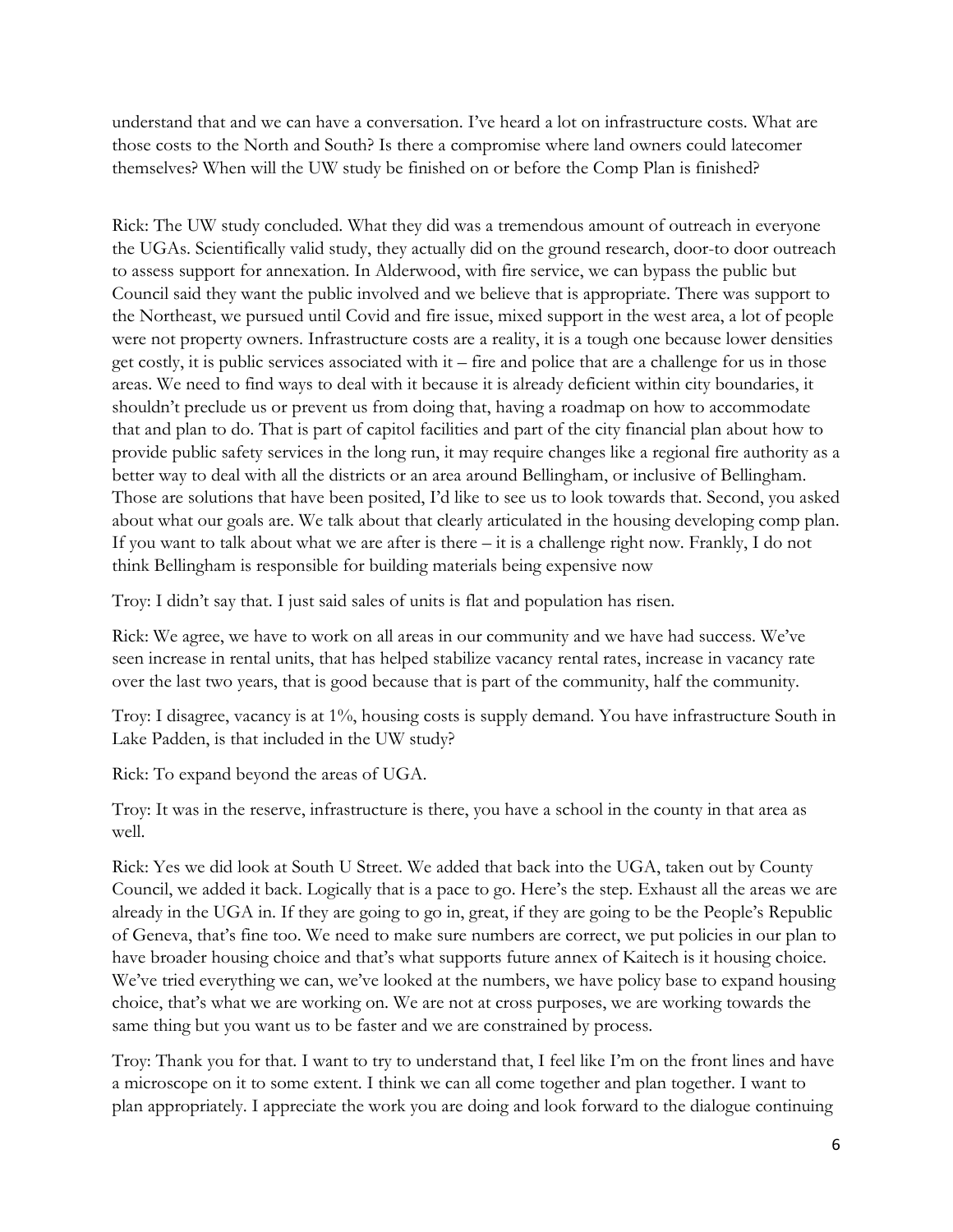Don: I know aside from UGA expansion, your department is also looking at zoning and how we might be able to get more housing in existing UGA? Do you want to give an update on that?

Rick: We have been working nonstop, as a matter fact this Thursday we have multiresidential public hearing, if city council approves, it could include many thousands of units, even with a significant market factor, these are townhouses and other uses that would be good in market. We have lost a lot of utility and we are trying to clear the morass of having over, I might be misspeaking, but I know it is over 80 separate densities, we are going to standardize so more predictable for everyone. Multiresidential is best opportunity for us to get more housing available right now. Public hearing on Thursday in front of planning commission. We are also looking at other solutions, one of the most significant ones is to reduce process, and no one likes lengthy process. No one revels in a long process. We need to fix some burs in the coat that have been hanging up projects we all agree should move forward, we have identified those and moving forward. We are emerging from covid and we are emerging to the point where we can finally advance some of those programs, that will be a work program for the next two years.

Don: Pete do you have any questions? You are most directly involved in this work.

Pete: Thanks Don, really appreciate the time and input of everyone here. I think we all agree we have a crisis, we can shorten or change the process. Are there any tools county leadership could give you and your department to move things along quicker? A couple things I'm personally seeing – density in Bellingham, we work on multiple projects, without any impact of the public, height limits, parking requirements, density constraints, where there's all kinds of rooms. I added up 1000 units could be added to just projects we are working on, you are limited to 3 story could have been 4 story building. Behind Costco for instance. In Fairhaven we are limited to 4 stories next to a 9 story buildings. James St we are restricted to 3 stories and had to pay money to add. We could have easily added 40 units on that project alone. Seeing lots of opportunities to add density, is there a way to fast track density because of the housing crisis? Material costs are relevant but in Spokane, they have the same costs, but housing is 40% less. We are losing employees going east versus going here because they cannot afford housing. Rambling here but several thoughts.

Rick: First, the best thing we can do is permitting, that is most correct. We are fairly timely, never fast enough for everyone. If you compare us to west side of mountains, we are faster. We do have ac complex process, we are working to lessen those where possible.

Pete: Permitting is quick, it is the entitlement process. If someone says they are building, good luck at getting it done in less than 2 years. It is not lack of work or great intentions, it is just bloody awful complicated process, which has made this a desirable place to live. Personally I think that is the part of housing crisis, it is hard to get through process to apply for permit.

Rick: This is a great community, people care a lot about what happens in their neighborhoods. It is hard for us to find the right balance, our processes can be cumbersome. Things we would like to have, like predictability, we are working towards that end. We need to focus on what's important and keep what's important but let's let the standards guide the rest.

Pete: Other than environment and safety, a lot of rules in place are more aesthetic or parking or convenience, but it constricts housing, I'd suggest housing should be elevated when other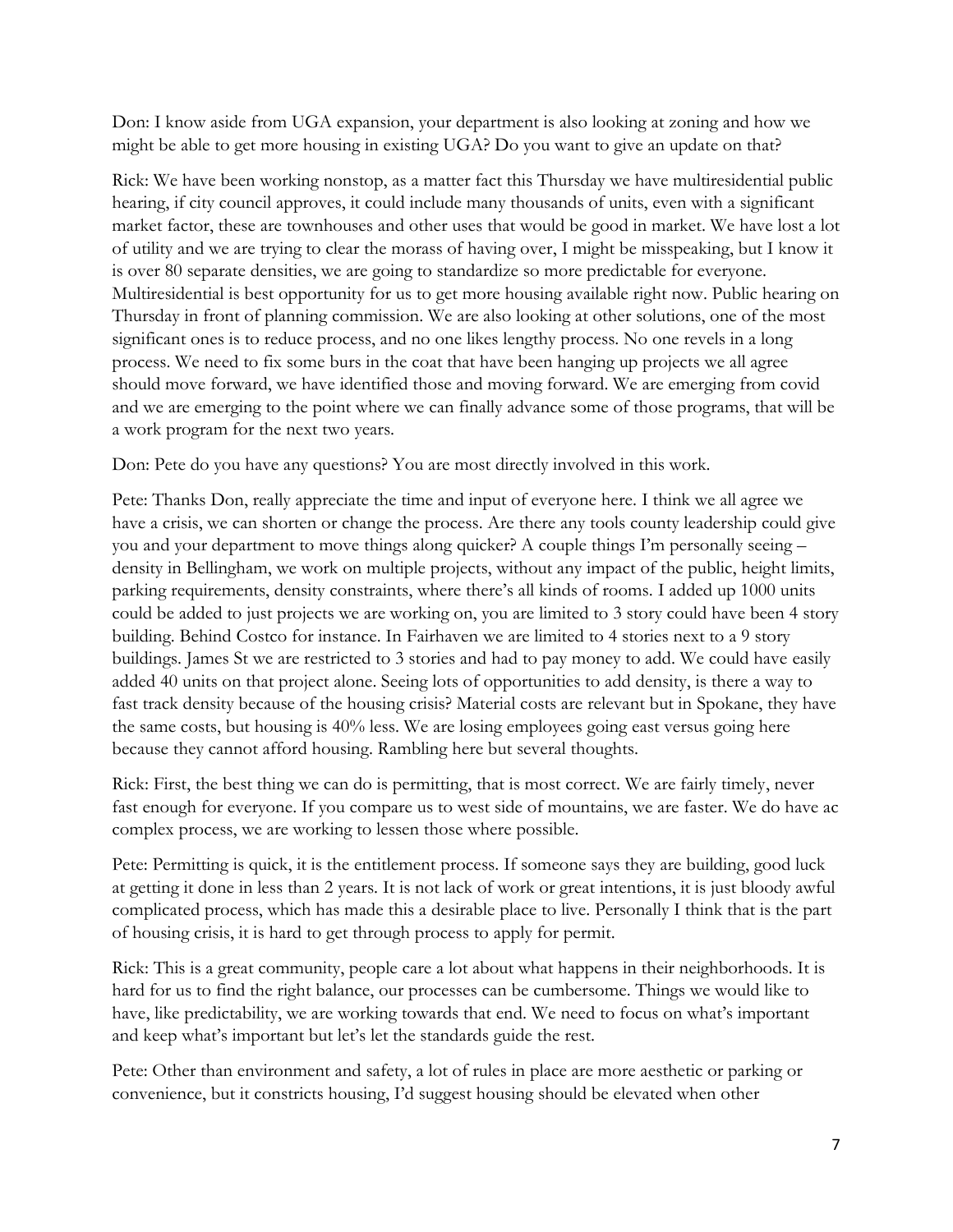requirements are reduced or eliminated. It feels like pendulum swung too far right if you will. One last comment about adding buildable land through annexation, I understand it is a process, but what is the downside to increasing the land supply? There is a state law in process, if we push the limit and add land, maybe we cannot pay for infrastructure today, but public-private partnerships, developers find a way to get things paid for. What is the downside?

Rick: We need to add what we need plus market factor. We are required by law to show how we are going to serve and pay for it. We are somewhat exposed if we overly enlarge the UGA, it will not have its amazing appeal. We found the right balance, it's sustainable and we do our homework, we are moving as fast as we can consistent with the law.

Don: Clark, we have a few more minutes, then Erika is going to give us an update.

Clark: We can move onto the next point, I am quite certain we could go longer on this. One quick question. The UW survey, when complete, can that be made available to the group?

Rick: It is completed on the east side, we did not do Alderwood, and we focused on east side first. I'll send it to Don.

Clark: The more data and fact that our group has the better. Want to thank Mark and Matt to help us understand the process. It is big and long process to annexation and changing of zoning, you have to get through all that process until we see supply match demand. The challenge for our group, it is a business impediment to hiring at all levels, executive level, not just manufacturing level, in terms of supply. So, I am curious about the zoning, the RGA becoming part of the UGA and the UGA being annexed, but at end of day, to get to a greater supply, it is what within already annexed areas and what are we doing to increase density and active management of the zoning. But this goes back to original question about being on track to the numbers? What was the 2036 comp Plan numbers. If those are self-fulfilling, we are on track?

Don: Matt has those numbers.

Sarah: Thank you and thanks all for being here. This has been great. I have a couple questions. 1 would be delay on annexation and COVID coming up as such a big reason, has there been though about ARPA of 2021 because you talk about infrastructure requirements being why there's hesitation. We are in a housing crisis, covid was an additional delay, good case for some of that funding. Other question I had is, as things start to open up, what is the schedule now for the annexation? Third, you talked about permitting process and smoothing out some of the burs in that process, I'm wondering could you or area you already could you bring the Troy and Petes to the table as you work through that process.

Rick: For ARPA we are reading fine print on what it can be used for. Quite frankly we should be looking at long-term interests of community for recovery, you are right, extending services could be useful. As for schedule, we are revising work plan, usually part of budget process, we are trying to put the schedule for next year and a bunch we are trying to finish up. As far for the permitting process, always good to get input. We have reached out to frequent flyers. By nature, it is a lengthy process to make code changes, founding fathers didn't want frivolous changes, nevertheless we are bringing forward changes. We shouldn't keep doing things because that's what there and it is hard to change, if we can work together we can change and get the greatest efficiency. And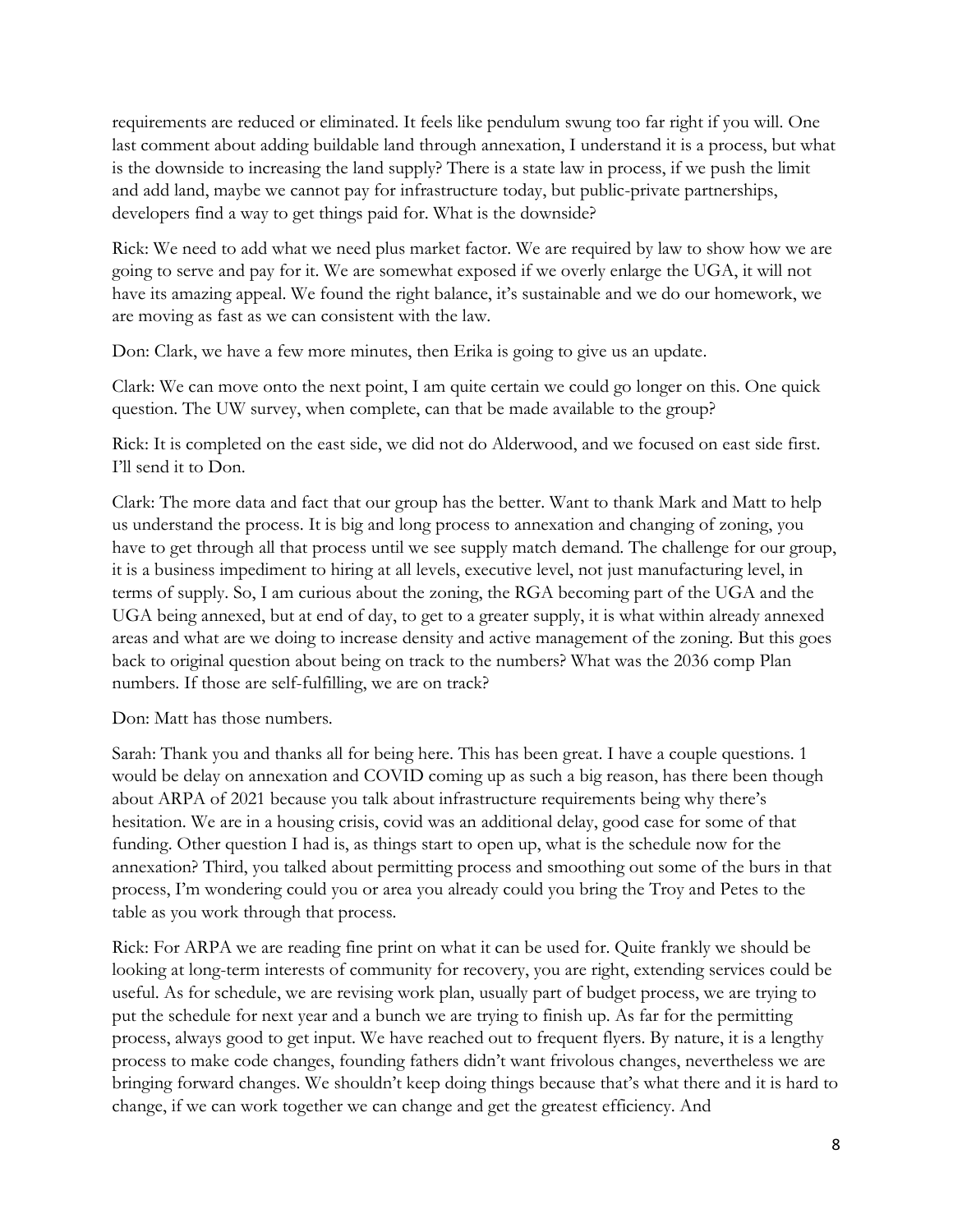Sarah: If there is any way we can help because staffing is limited, we would be happy to help to provide staff to go over that money, sometimes reading fine print isn't always the best way, sometimes it is better just to go for it. We'd be happy to host an event and identify areas we could go after and smooth out and make it a win win for everyone, like everyone said this is an amazing community.

#### **Update from Erika Lautenbach, Whatcom Health Department Director**

Don: Erika has to go.

Clark: So move us to the next agenda point, which is presentation from Erika Lautenbach, WHD Health Director, we also have a zoom poll on how your business is dealing with this issue.

Erika: We anticipate reopening based on Governor's announcement based on 70% threshold for vaccination. Whatcom County is at 58% but we do not have a lot of time to get to 70% we do not have a lot of time to meet that average. We know that for the entire state to get to that, we need disproportionate participation of western counties to get the whole state to there. We have pivoted from fixed appointment only sites, to targeted sites at employers at farms at breweries, Casey was our guinea pig for brewery, it went really well, at other places people naturally gather as well as pharmacies and doctor's offices, we are trying to remove barriers to get vaccinated. That said we see at this point, there is a significant slowing of people who are interested in being vaccinated and a variety of reasons for that, it is anything from long held hesitancy around all vaccines to the other side that many people anticipate they will become vaccinated but haven't gotten to it or don't feel at risk. Variety of ways to reach people. Boundary Bay example, sometimes all it takes is a fun place and \$6 beer. I hope that more of that than not. I see Debbie and Mauri in mtg, we've been having conversations about incentives for people to show up and be vaccinated, especially incentives that as a government entity I cannot provide. My ask of all of you …. actually will share one more piece of information from all of you, we have had high rates of cases, stabilizing but higher than state thresholder, if governor had not paused, we would be moved back to Phase 2, higher than they were, hospitalization rates are higher. Some variants have more transmissibility and more serious symptoms. We have not had a person vaccinated go to the hospital. We have had instances where long term care facility where people contract virus after being vaccinated, no symptoms, no idea infected before tested. So effective in preventing severe illness and death and I want to share that because it is really compelling. The vaccines are safe and effective. I am hopeful that as a biz community I know you are restricted in terms of requirement, if there are ways you can use your influence to encourage employees, friends, families, sharing especially getting vaccinated. There's plenty of judgement and shaming to go around, but storytelling and personal connections are, you are all in position where people will listen and take that advice, maybe that conversation will change someone's might – I'm healthy I wont get sick to maybe I'll just get it when I go to walgreens to pick up a prescription. I am not a trusted messenger anymore because I am an advocate, many people who do have concern about vaccine would not be listening to me, they would be listening to you. That could be the difference. Thank you for your time and to share info.

Debbie :What are you thoughts on cdc guidelines on not wearing masks if vaccinated? Perhaps it will be a challenge for business to know if they have vaccinated or not?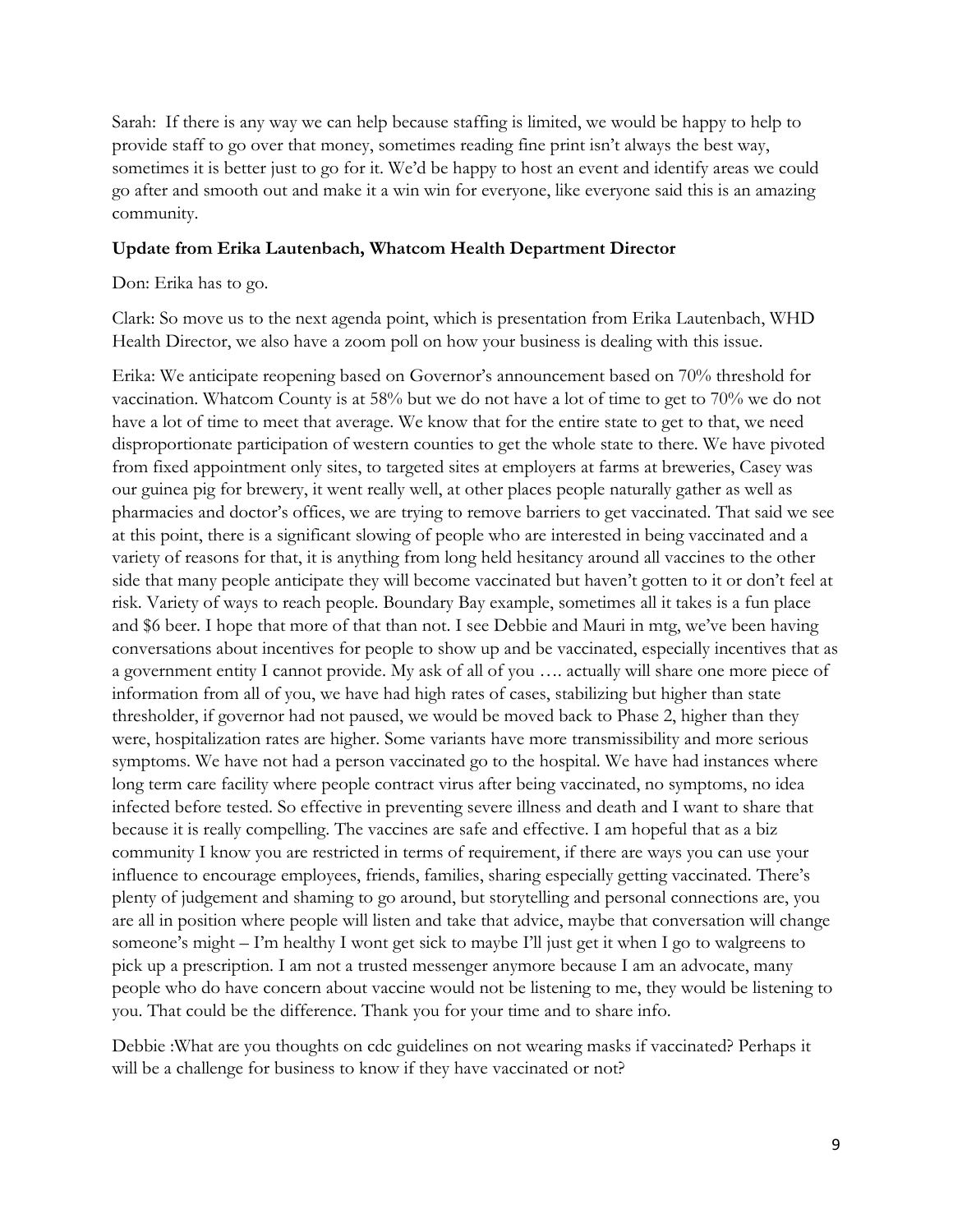Erika: Yes, it does create a lot of confusion and we don't want to be checking vaccine cards at the door either. Confusion there and ongoing challenges to you as business leaders, so many curveballs.

Don: Erika, Thank you and most of you know Erika and my department have been partnering since the beginning and our mantra – a safe community will be a prosperous one, I was downtown Sat at farmers market and we decided to go have lunch at Boundary Bay, we had a 35 min wait, the economy is coming back, nothing we can do more is to support. I am happy we've been able to work together rather than against each other like some community. Clark, next on agenda is Rud, Childcare.

Clark: Before we jump to that , what approaches companies are taking in terms of recommend versus requirement, checking to get hard numbers and data in your own company? Getting that record means now holding a record that requires HIPPA compliance, a lot of stuff to manage and each are trying to manage it differently and on the fl. Can't tell you how many times I've written memo and rules get changes, real back in and recalibrate, because state level thing from governor or cdc thing…

Jenn noted zoom poll was too limited and you can send your plans or we can do a google form. Clark clarified that if we send documents to public employees, it becomes a public record.

Clark: Thank you to Erika for support and advocacy, I've reached out a couple times and found it really helpful for what we are doing at Gearaid, so thank you Erika. Next up is an update from Councilmember Browne with regard to current issues before Council, specifically regarding the proposal on childcare.

Rud: Thanks Clark. Before I move on to that, to come back to the discussion Rick, Matt, Mark were doing. If anything I hope it demonstrate the constraints local government faces, if you see things that work in other jurisdictions in WA, because the laws are identical, if you see other jurisdictions solving the problem in a genuine way, we need to know, Rick needs to know, we are trying to thread a needle from incredible guidelines from state law, they get frozen, there is no way out of the box, if you can help us fine way out of the box

Troy: I do not understand the constraints that they have. I'm willing to help, I think this is the most important issue. Understanding the data, what I am hearing is we are meeting goals and there is no problem. That doesn't register and work or my brain.

Rud: I understand, I don't think it is the complete story, I don't think they are being evasive. One area I wanted to have a discussion is the issue of the cost of infrastructure, pipes in the ground, providing services is an obligation, what is that obligation? You have a diff level of service outside city limits, who decides what level of service is? When you pit in infrastructure, there is capital cost and maintenance. City will argue that providing police, fire, maintaining stuff in ground, is greater than revenue from development. Late comers subsidized by earlier comers, we need to spend time understand their argument. That's where I suggest the conversation goes. Childcare issues, not a lot to add at the moment. We called for comments from different people in the community, those comments are on the CC agenda, if you go to the 130 mtg on the county legislative page, you will see comments from different constituent groups, conversation at approximately 130 tomorrow to go over that topic, there's no direct decision tomorrow but depends on will of council, at the moment,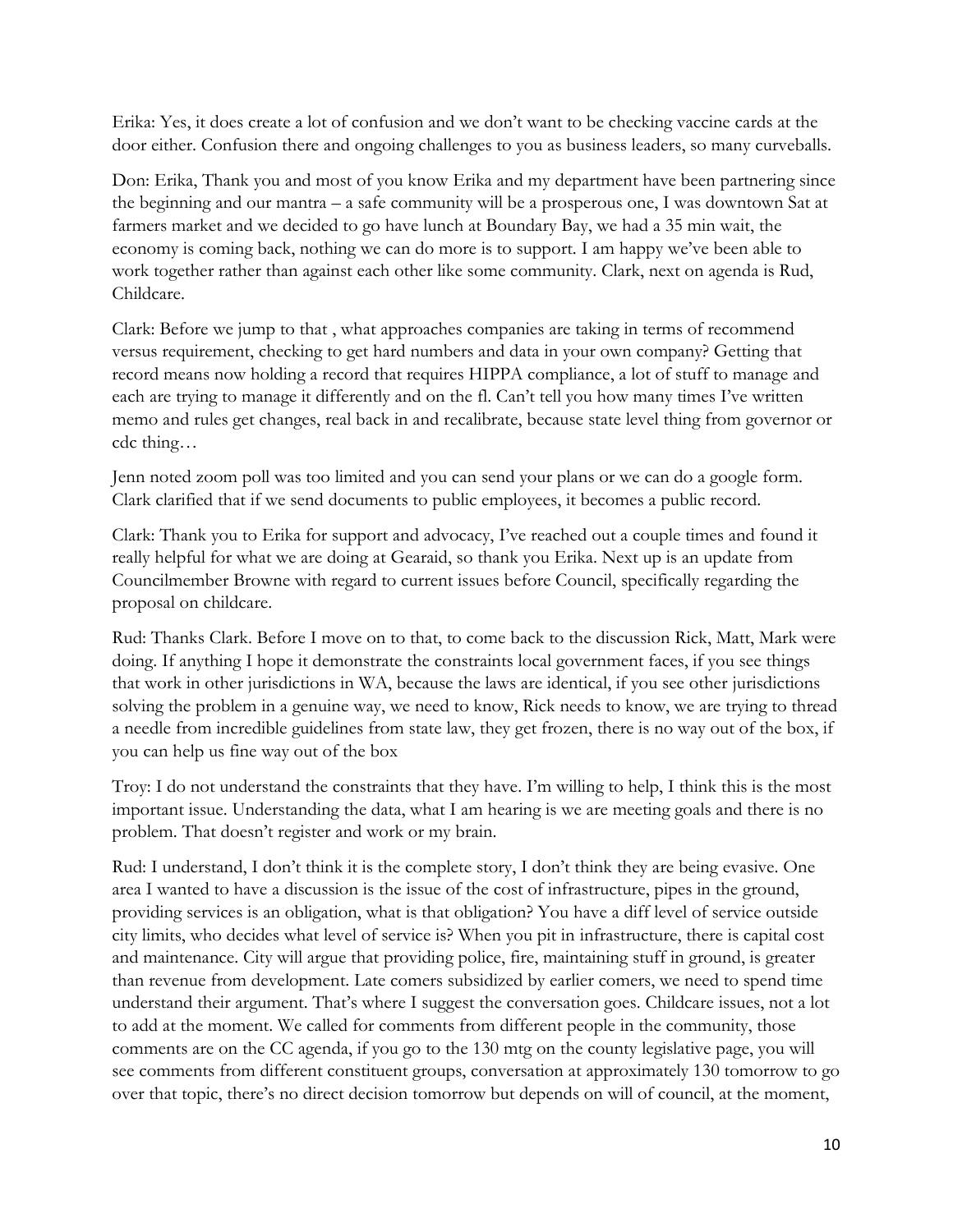trying to collect data. You know, I initiated this, Carol and I initiated this, the goal is not to shove this down people throats. The goal is to circle the money and community to tell us how to best spend it. Other than raising kids, I spent more time in office, not an expert.

Clark: What is the timing on understanding the scope of that money and when it would be available?

Rud: Rick said well, we are trying to figure out details. Feds haven't written them. Assembling aircraft while in flight, we don't know rules, there might be rules like Buy America, can only spend on American made stuff, or has to be spent on high degree of apprenticeship, no idea.

Clark: Monies have not started flowing to counties in the US?

Rud: Not here, no.

Don: Not from ARPA, still some old cares funding, but new funding has not been distributed yet.

Michael: Yes from my understanding for funding timeline for ARPA, large jurisdictions will be getting allocations direct from treasury and that will happen in June. Then a second allocation that will happen maybe end of this year, maybe next, has to be spent by December 31 2024. That's the only info I can add, everything else is interim guidance is 100 page doc and just came out last week and still very fuzzy.

Don: Rud I had a question, separate topic, coming up tomorrow, that is – is Council taking up the CP permanent ordinance?

Rud: I did not see on agenda, temp moratorium extension. I think we are really close, one thing all parties can agree on is we want it done, not on agenda tomorrow as best I can tell.

Don: I know we were scheduling for tomorrow. Do you know why it didn't get scheduled?

Rud: I think there was a conversation people couldn't make the meeting time, if I recall correctly, Scheduling issues.

Don: Clark, if no other questions from CM Browne, just want to remind everyone that we have two voting positions open: food processor and manufacturing seat both voting members. Again if anybody has recommendations, please get to me or get to the person to apply for the role. If you recall they go to county council website, go to the committee, there they can get an app for those roles, then next council meeting, they will vote on the application.

Clark: Any specificity of scale? Level of manufacturing?

Don: In general, our committee is made up of major companies, there's no limitation, but we have a lot of groups that specialize in small biz, it really has to do with experience level and some more diversity in the group (women leaders, people of color) that would be great as well.

Sarah: Thank you for the reminder. We are going to have recommendations this week. Rud, I had a quick question. I love that you and Carol brought up going after something about childcare, but have there been some key steps to tying to existing childcare facilities that survived through covid. We took it and polled employees, employees were concerned with proposal, with structure, the majority of dual income families and single working parents supporting kids, there revenue would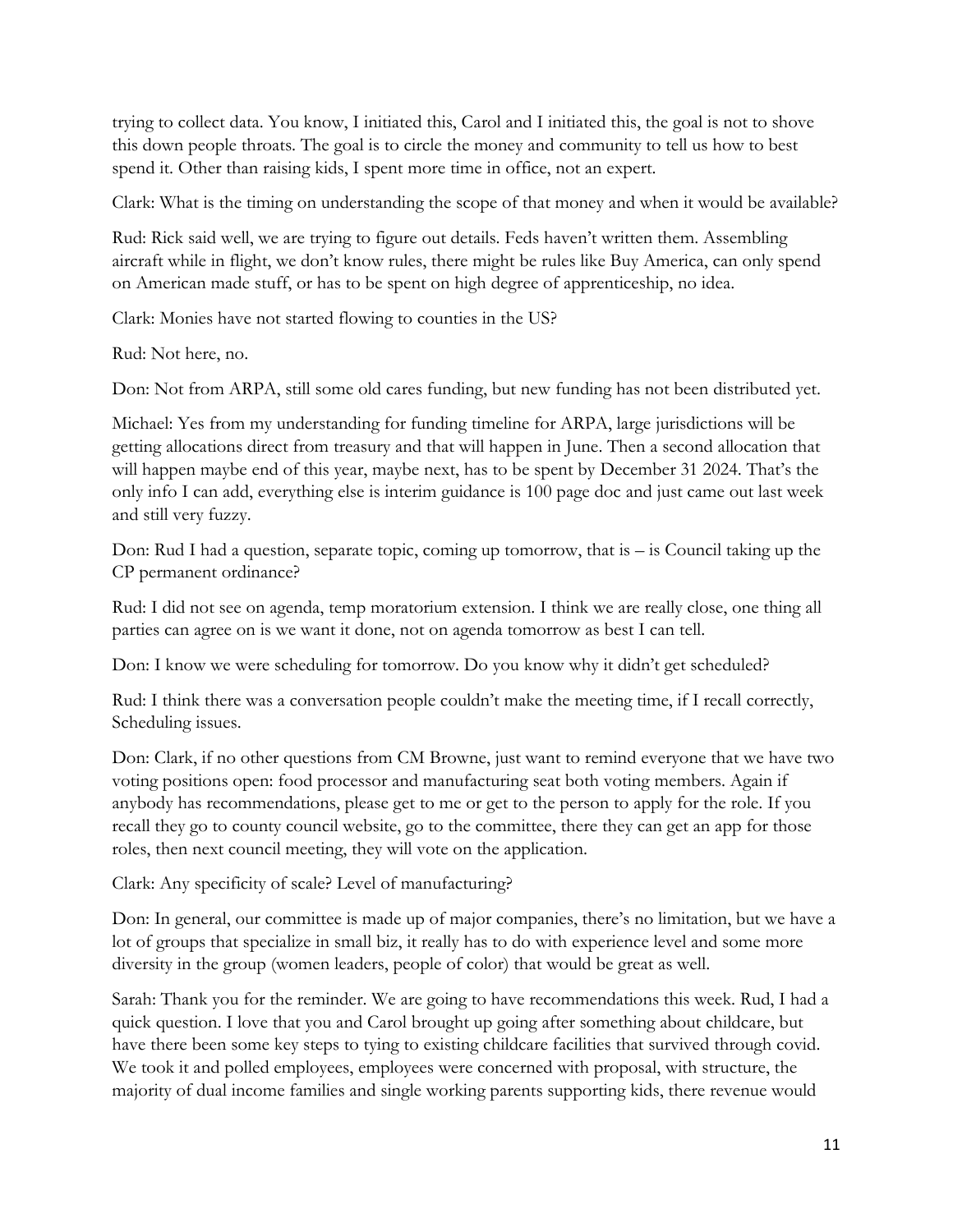put them outside from seeing any support as the proposal exists and value and appreciate the existing facilities within the county and said it is a 5 year wait list and the hoops and regulations they are jumping through are really adding limitations to bring more kids. Almost a parallel conversation to get land annexed, I really liked how Bob spoke at the last meeting, this is not what government is good at but maybe it can align with existing businesses to streamline and knock redundant burs out of the system, so capitalism can prevail and there can be more choices.

Rud: Couple questions I will try to answer. First, a lot is driven by state reimbursement, If you are low income and space is available, you get the slot paid for by state. State reimbursement rate is function of level of training and staff competency and quality of facility and whether it allows for things like outdoor play, there is a relationship between the level of the facility and training of staff and reimbursement rate. As far as the issue, should government be in this role? Government is in education, elementary middle to high school, predominately funded by the government to provide basic education. I don't see it as any different. The goal is not for the government to run the facilities, the goal is for the government to reduce the capitol cost component of having the facilities, I believe that private sector combined with reimbursement rate, the formula will work and we can increase the number of slots, just by taking out the capitol cost component. That was the logic of that.

Debbie: I would say the same. Sarah, I consider myself a capitalist and am reading the most recent childcare demand study, I was surprised to see that demand has actually gone up, going through carefully because expected it to go down slightly because covid because of hybrid working model, some parents have been saying that the cost is so high that my partner and I are simply saying no, we are going to find a way to working around childcare and we realize the cost of childcare and housing are so high and we can't deal with that. Despite being a capitalist, I come out of the payer world, medicare is one of the best blends where the plans compete in the market, which was originally a government medicare program. When you look at this, it is exactly what Rud is saying. The business model for childcare doesn't work from the parent perspective in terms of cost and it doesn't work from the provider perspective in terms of cost and if you take brick and mortar costs out, then it starts to make more sense. So I do not think it will increase costs for your employees. As I look through the responses have been more 2 parent families than single parent families, which I expected it to be more single parents. I appreciated the time it took you to do that, take all that info in. I don't think that the model that Rud has been presenting is going to make it more difficult to get into childcare, mostly it will make things easier, it is a concept of access, it is those 2-5 year waiting list. Even my kids, looking at preschool and my husband was jumping up and down, and asked why aren't they looking at the YMCA, they assumed they wouldn't be in until high school, they just didn't consider given the wait list. We need to change the landscape, we need more providers.

Sarah: I agree, I hope we can put some emphasis on the burs, again, that was just a good way to talk about the bureaucracy or the redundancy. Maybe we shouldn't spend so much time to figure out the box everybody is in, but move forward to the solution to align with existing business and beat some regulations into a little bit more common sense.

Debbie: I agree.

Clark: Is there a timeline when it will be brought to council for a vote?